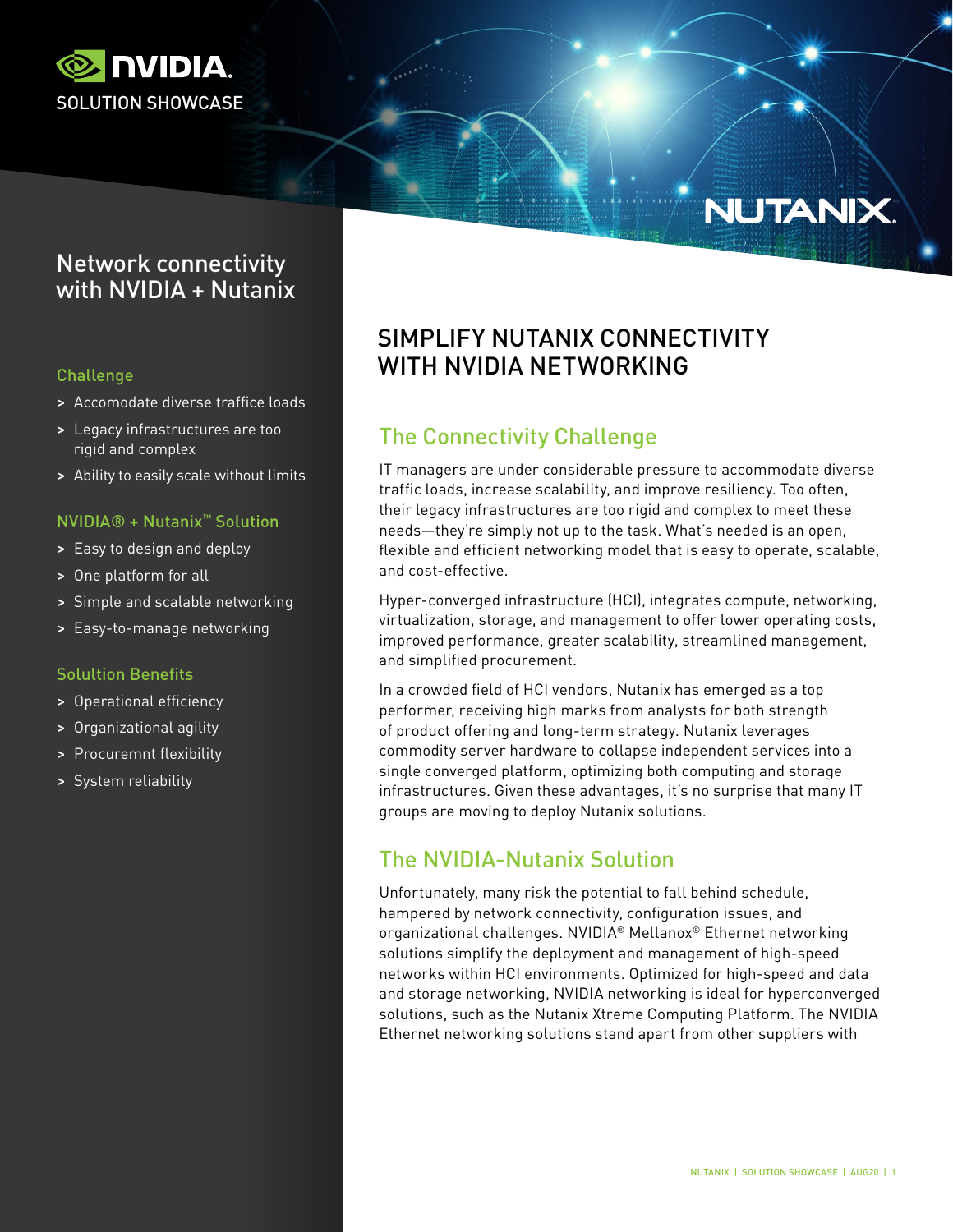unique port count/form factors for full switch redundancy in a single rack unit without wasting ports, and ultra-low latency and acceleration features improve overall efficiency. Validated as Nutanix Ready for Networking, NVIDIA provides a transparent and simplified user experience, further reducing complexity and total cost of ownership when combined with Nutanix infrastructure.

# Solution Overview

Nutanix solutions are based on a distributed scale-out architecture for all enterprise workloads at any scale. NVIDIA Ethernet networking solutions greatly reduce overall complexity, especially when IT infrastructure scales and enterprise-class reliability is required. Together, Nutanix and NVIDIA deliver end-to-end solutions to simplify converged IT infrastructures. This includes automation of network connectivity, simplified procurement and time to problem resolution.

The key features of the joint solution include:

- > **Easy to design and deploy:** leverage a streamlined installation process, sizing tools and reference designs to go from concept to production in as much as 30X faster than traditional approaches
- > **One platform for all:** Consolidation on to a single solution with predictable scalability delivered by Nutanix's web-scale architecture and NVIDIA Mellanox Spectrum® switches
- > **Simple and scalable networking:** It simply works- with sufficient ports in the smallest and most convenient form factor, the Spectrum switches are the most flexible while NVIDIA Cumulus® network operating system (OS) offers automatic VLAN provisioning and built-in link redundancy when using the Multi-Chassis Link Aggregation (MLAG) protocol
- > **Easy-to-manage networking:** With REST-based management APIs, NVIDIA networking solutions provide automated network provisioning and monitoring capabilities that can be easily integrated into existing management software, offer end-to-end visibility across the network fabric, and a distributed networking solution to eliminate the need for a central controller

# Solution Benefits

The NVIDIA-Nutanix solution delivers tangible business value by increasing efficiency, boosting organization agility, procurement flexibility, and improving system reliability.

### **OPERATIONAL EFFICIENCY**

- > Dramatically shorten the time required to start up Nutanix clusters
- > Avoids project stalling due to connectivity problems
- > NVIDIA Mellanox NEO® simplifies network orchestration with automated network provisioning and monitoring

### **ORGANIZATIONAL AGILITY**

- > Reduces friction between networking group and compute/storage engineers
- > Empowers project team to meet aggressive deployment deadlines with a simple transition path to production
- > mproves the user experience with single interface via Nutanix Prism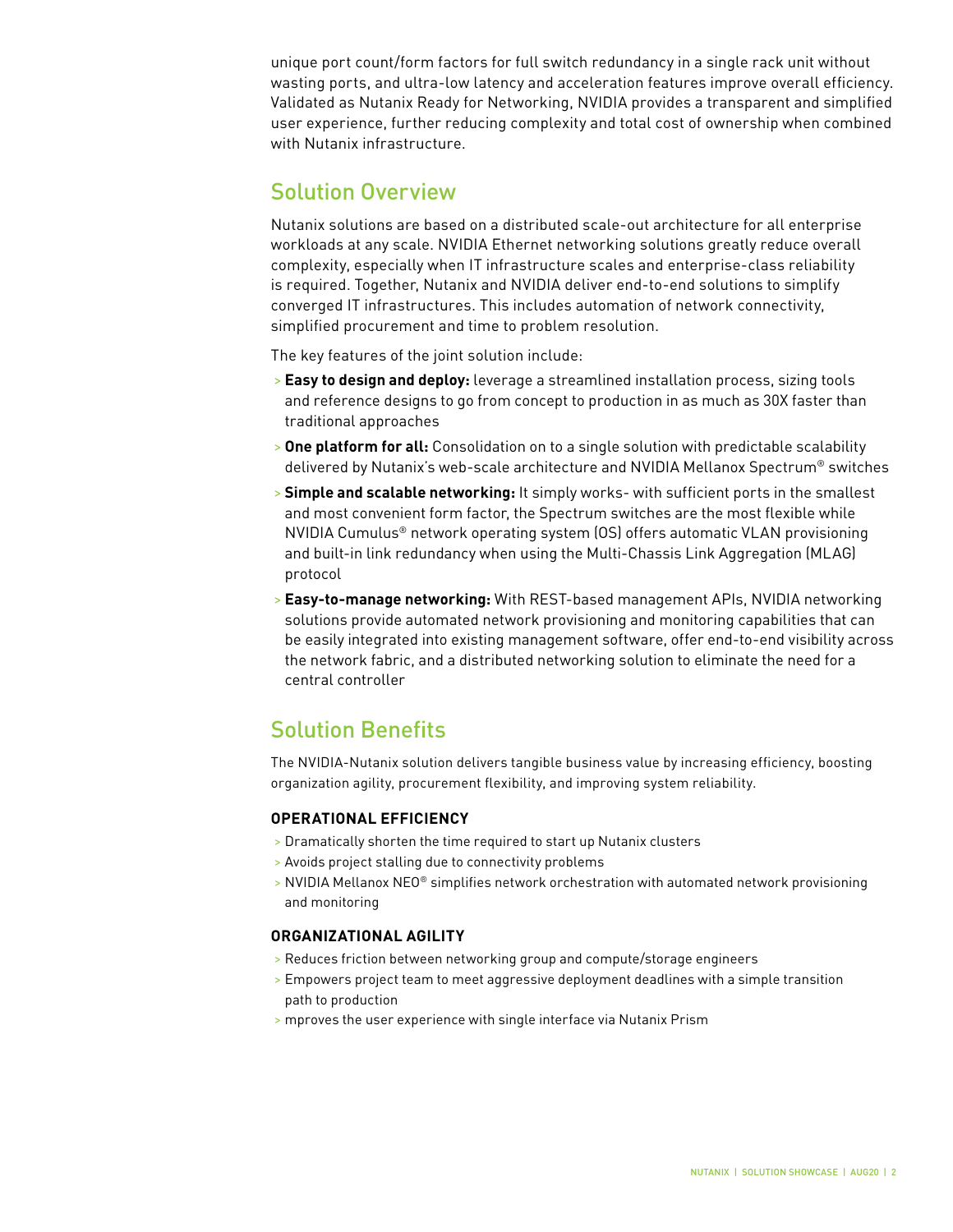#### **PROCUREMENT FLEXIBILITY**

- > Choose from standard to half-width switches with speeds from 10G 200G and choice of NVIDIA Mellanox Onyx® or NVIDIA Cumulus Linux NOS
- > Make purchasing decisions based on the needs of the business, not a single vendor's ability to deliver
- > Streamlines procurement with a single bill of material from multiple vendors, including Lenovo and Dell

#### **SYSTEM RELIABILITY**

- > Improves consistency and quality of service with scalable Layer 3 overlay fabric
- > Accelerates mean time to resolution (MTTR) thanks to end-to-end network visibility
- > Eliminates human error in the installation process

# The Integrated Solution

Components of the joint solution:

#### **SPECTRUM SWITCHES**

Spectrum Ethernet switches provide industry leading performance, efficiency and throughput, low-latency, and scalability for data center networks. The NVIDIA SN2100 and SN2010 are Spectrum-based Ethernet switch system that are ideal for top-of-rack solution, tested and validated for the Nutanix hyperconverged Enterprise Cloud Platform. Both offer a unique design to accommodate the highest rack performance. Their design allows for side-by-side placement of two switches in a single 1U slot of a 19" rack, delivering high availability to the Nutanix cluster nodes.



## KEY BENEFITS OF SPECTRUM SWITCHES

- > Up to 30X faster time to value from
- > Get the fastest VM-related compute and storage performance
- > Unique port count Two Mellanox
- > Eliminate under-utilized infrastructure
- extremely low latency
- > Cost-effective 10GbE switch with proof for data center expansion and 25/40GbE Nutanix nodes

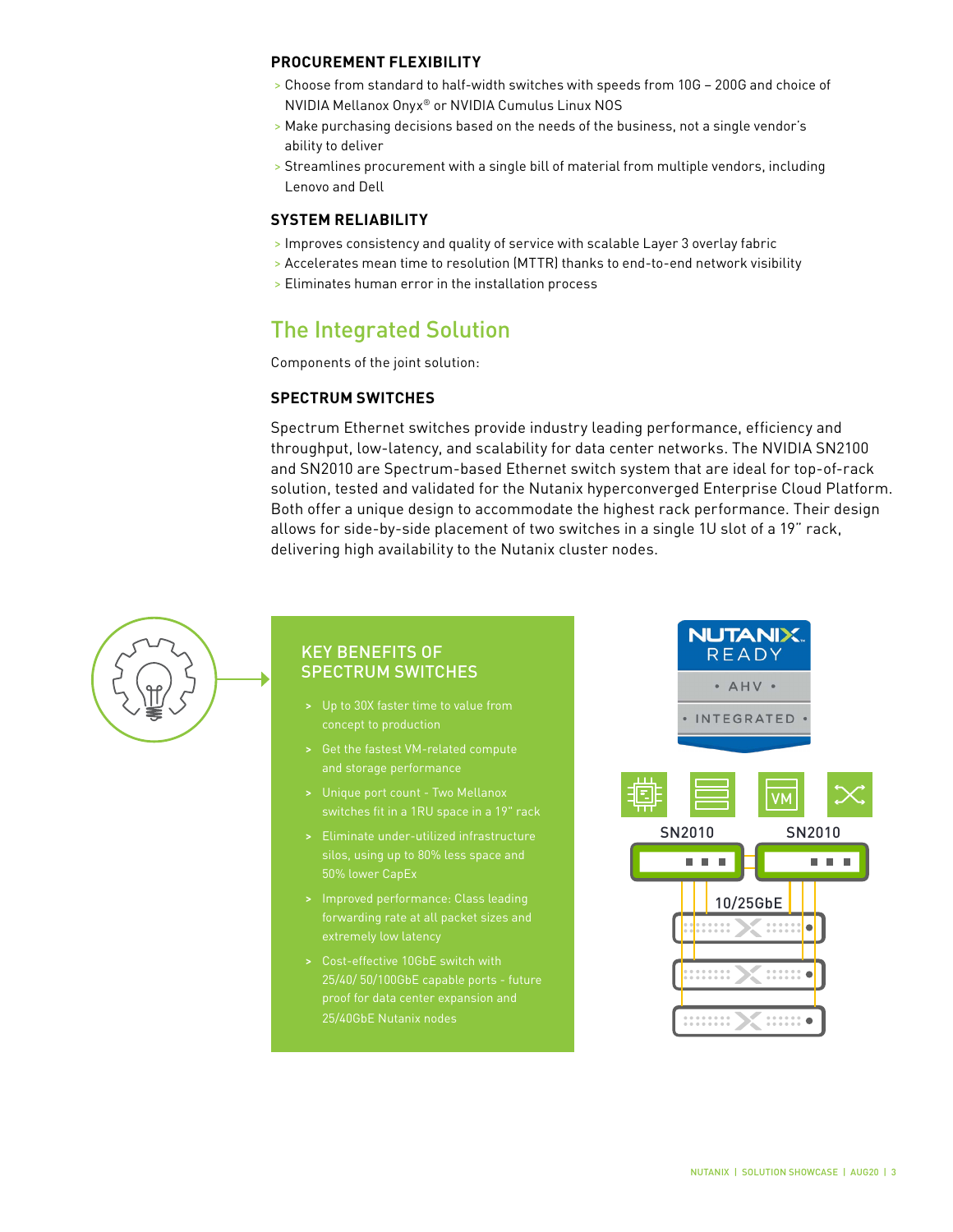#### **NVIDIA ONYX NOS**

NVIDIA Onyx operation system provides a streamlined deployment model with a full documentation set to facilitate networking configurations ranging from basic to advanced. The Onyx NOS offers intelligent features including a robust Layer 3 protocols stack, multilink aggregation groups (MLAGs) to create a highly available L2 fabric to ensure that you can meet even the most stringent SLAs, built-in workflow automation, monitoring & visibility tools, and high availability mechanisms**.** Onyx enables highly scalable leaf-spine deployments and simplifies network processes and workflows, increasing efficiencies and reducing operating expenses and time-to-service.

#### **NVIDIA CUMULUS LINUX**

NVIDIA Cumulus Linux is a powerful open network operating system enabling advanced automation, customization and scalability using web-scale principles like the world's largest data centers. It accelerates networking functions and provides choice from a wide range of vendors and supported switch models including NVIDIA Mellanox Spectrum based switches. NVIDIA continues to be the leader in open networking, end-to-end, across hardware and software. Cumulus Linux was built for automation, scalability and flexibility, allowing you to build data center and campus networks that ideally suits your business needs. Cumulus Linux is the only open network OS that allows you to affordably build and efficiently operate your network like the world's largest data center operators, unlocking web-scale networking for businesses of all sizes.

For a list of compatible NVIDIA Cumulus Linux supported switches, cabling and optics hardware, please find the Hardware Compatibility List (HCL) and platform-specific information at **[cumulusnetworks.com/hcl](http://cumulusnetworks.com/support/hcl)**.

#### **NVIDIA CUMULUS NETQ**

NVIDIA Cumulus NetQ is a highly-scalable, modern, network operations tool set that provides visibility, troubleshooting and lifecycle management of your open networks in real time. NetQ delivers actionable insights and operational intelligence about the health of your data center and campus networks — from the container or host, all the way to the switch and port, enabling a NetDevOps approach. NetQ is the leading network operations tool that utilizes telemetry for deep troubleshooting, visibility and automated workflows from a single GUI interface, reducing maintenance and network downtimes.

With the addition of full lifecycle management functionality, NetQ now combines the ability to easily upgrade, configure and deploy network elements with a full suite of operations capabilities, such as visibility, troubleshooting, validation, trace and comparative look-back functionality.

#### **NVIDIA MELLANOX NEO**

NEO is a powerful platform for data-center network orchestration, designed to simplify network provisioning, monitoring and operations of the modern data center. NEO simplifies fabric management, automates configuration of devices, provides deep visibility into traffic and network health, and enables early detection and auto-recovery of errors and failures. NEO leverages REST APIs to simplify integration with third-party orchestration and management platforms, and allows access to fabric-related data and provisioning operations